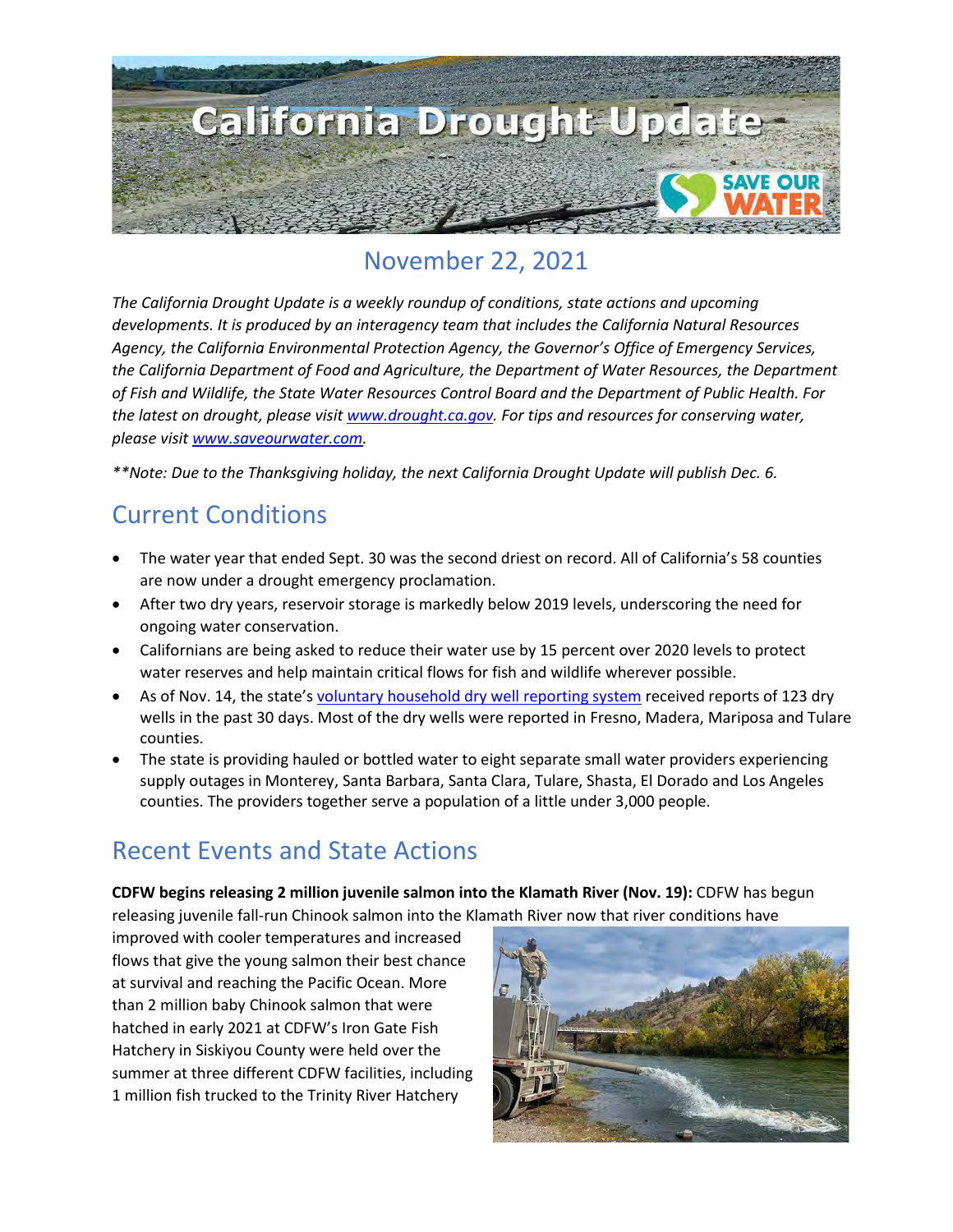through Redding in triple-digit heat. All three groups of fish did exceptionally well over the summer and thrived despite challenging circumstances.

**DWR releases interactive groundwater data tool (Nov. 17):** In tandem with publication of the latest version of [California's Groundwater \(Bulletin 118\),](https://data.cnra.ca.gov/dataset/calgw_update2020) DWR released a powerful new tool called [California's](https://sgma.water.ca.gov/CalGWLive/)  [Groundwater Live](https://sgma.water.ca.gov/CalGWLive/) for users to view, interact, and analyze the latest groundwater information. California's Groundwater Live provides a series of interactive dashboards that allow users to view customized data for irrigation wells, domestic wells, public water system wells subsidence, and overall groundwater levels. Users can filter the data by address, county, groundwater basin, well depth and time period to see unique data summaries. The platform was designed for groundwater managers, governmental agencies, well owners, non-governmental organizations, water policy makers and members of the public.

**State Water Board provides update on urban water conservation rates for September (Nov. 16):** State Water Board staff reported on the preliminary rates at which urban Californians conserved water in September 2021 compared to September 2020. The statewide savings averaged 3.9 percent in September, down from the 5 percent reported in August. The South Coast region, home to 55 percent of the state's population, improved its conservation rate from 3.1 percent in August to 4.2 percent in September, compared to the same months in 2020. Water Board officials noted that cooler months limit the opportunities to conserve, but all Californians can take steps to avoid water waste. Tips and resources are available a[t www.saveourwater.com.](http://www.saveourwater.com/)

**Save Our Water officially kicks of partnership with 49ers (Nov. 19):** The San Francisco 49ers and the Save Our Water program [announced Friday](https://www.49ers.com/news/49ers-and-save-our-water-team-up-to-encourage-californians-to-conserve) that they are teaming up to encourage all Californians to take actions now to save water for current and future water needs, following the second driest year on



record. The partnership aims to raise awareness about the importance of water conservation at a critical time in California and the Western U.S. "As the oldest professional sports team in the Bay Area, we have called the state of California home for 75 years. We recognize our responsibility to encourage the Faithful to use less water, especially during these crucial times," said 49ers Executive Vice President and Levi's® Stadium General Manager Jim Mercurio. "We are confident that partnering with [Save Our Water](https://saveourwater.com/) will enhance our ability to help educate all Californians and provide additional tools and resources geared toward conserving water for the future of our communities and our families." To kick off the partnership, the 49ers created [water-conscious](https://49ers.sharefile.com/share/view/s38d44714983341d29196b07992e582f8)  [signage](https://49ers.sharefile.com/share/view/s38d44714983341d29196b07992e582f8) around restrooms and water fountains and published a water

conservation information [webpage.](https://www.49ers.com/fans/save-our-water) The team is also working on a public service announcement launching in December that will feature star wide receiver Deebo Samuel encouraging California residents to go the extra yard to conserve water.

**Curtailments adjusted (Nov. 19):** The State Water Board re-imposed curtailments in four Delta subwatersheds: Putah Creek, Chowchilla Bypass, Fresno River, and the Upper San Joaquin. Continued dry weather may require adjustments over the next several weeks as dry conditions persist throughout the state. Curtailments in the Shasta River watershed are still in place for rights with a priority date of 1923 and younger. Curtailment orders are still in place on Mill and Deer creeks, but regulations there are adaptive, and diverters can divert now when flows are above minimum flow thresholds. Curtailment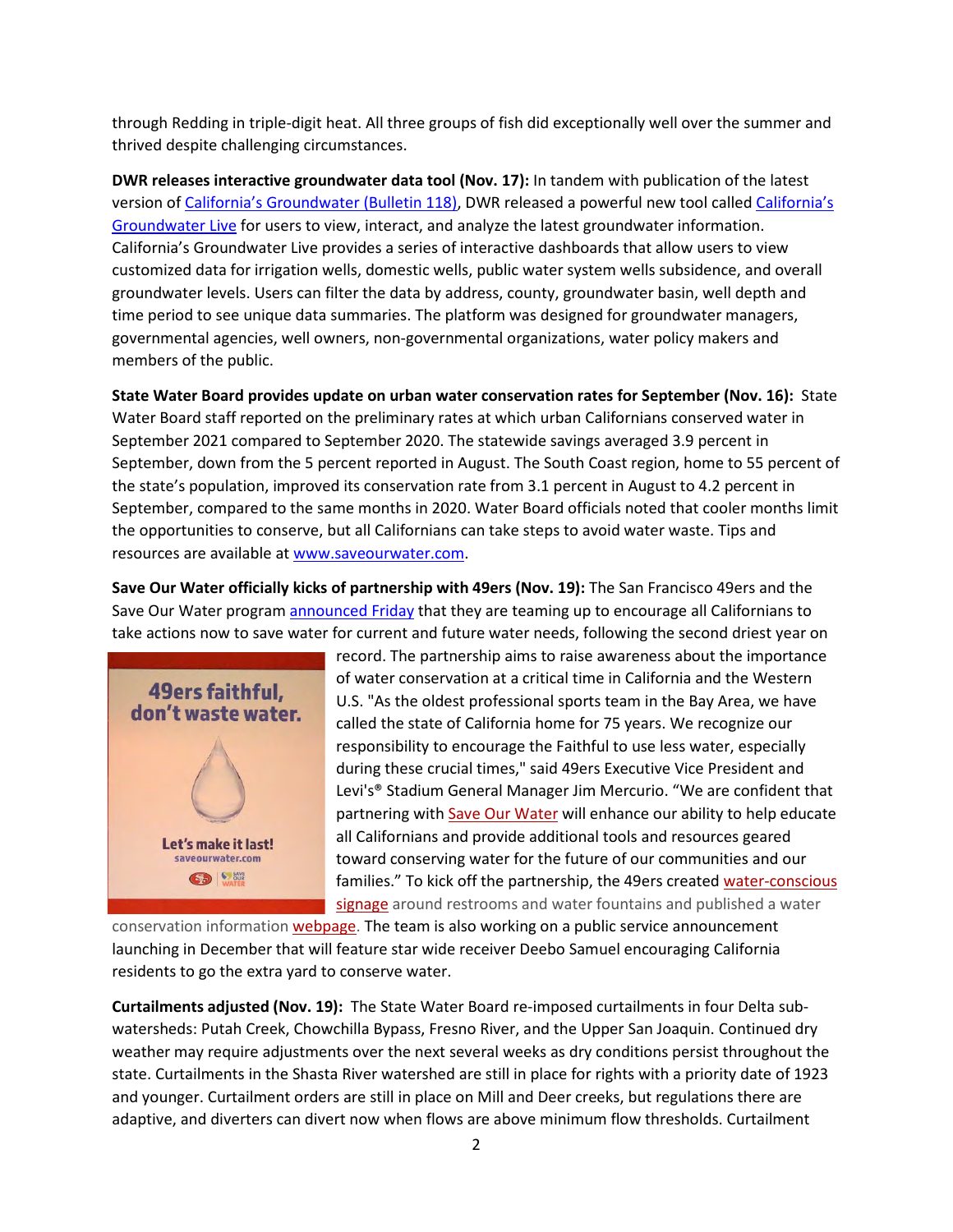orders may be re-imposed as hydrology changes. The Board also released an updated version of its water unavailability methodology on November 15.

**Public comment sought on groundwater grant guidelines (through Nov. 29):** DWR seeks public comment on *draft guidelines* for a \$150 million grant program for local groundwater agencies in critically overdrafted basins. The grants may be used for either planning or implementation, such as construction of recharge projects, to help comply with the Sustainable Groundwater Management Act. Once the public comment period closes, DWR will release final guidelines and solicit proposals, with awards expected in early 2022.

**Farm water efficiency grants (ongoing)**: CDFA has opened the request for proposals (RFP) for the the [State Water Efficiency and Enhancement Program \(SWEEP\)](https://www.cdfa.ca.gov/oefi/sweep/) for four months on a first-come, first-serve basis or until funds are liquidated. The 2021-22 budget includes \$50 million for SWEEP grants to implement irrigation systems that reduce greenhouse gases and save water on California agricultural operations. Eligible system components include (among others) soil moisture monitoring, drip systems, switching to low pressure irrigation systems, pump retrofits, variable frequency drives and installation of renewable energy.

# Tribal / Local Actions

- **Tribal governments:** Tribal emergency drought proclamations as reported by Cal OES to date: Buena Vista Rancheria of Me-Wuk Indians, Karuk Tribe, Resighini Rancheria, Tule River Indian Tribe, Yurok Tribe, Wiyot Tribe.
- **Local government:** Local emergency drought proclamations as reported by Cal OES to date: Butte, Colusa, Fresno, Glenn, Humboldt, Lake, Marin, Mendocino, Modoc, Napa, Nevada, San Joaquin, San Luis Obispo, Santa Barbara, Santa Clara, Siskiyou, Sonoma, Tulare, Tuolumne, Yolo.

## Upcoming Decisions / Milestones

**Grant solicitation for irrigation efficiency:** During the week of **Nov. 22-26**, CDFA will release a grant solicitation for the Water Efficiency Technical Assistance program. This is a new program under the Office of Environmental Farming and Innovation Climate Smart Agriculture portfolio. The 2021-22 state budget allocated \$5 million to support technical assistance for water efficiency and nutrient management for California farmers and ranchers. This program will support state efforts to address drought impacts in California agriculture.

**Initial State Water Project allocation for next year:** Lake Oroville entered Water Year 2022 with recordlow storage. Low storage means that the SWP's initial allocation to project contractors on **Dec. 1** will be very low, and the subsequent low probability of getting an exceptionally wet winter means that the project's final allocation is also likely to be low.

### Key Data Points and Resources

- Daily Hydrological & Climate Information summary: <http://cdec.water.ca.gov/reportapp/javareports?name=DLYHYDRO>
- Statewide water conditions: http://cdec.water.ca.gov/water\_cond.html